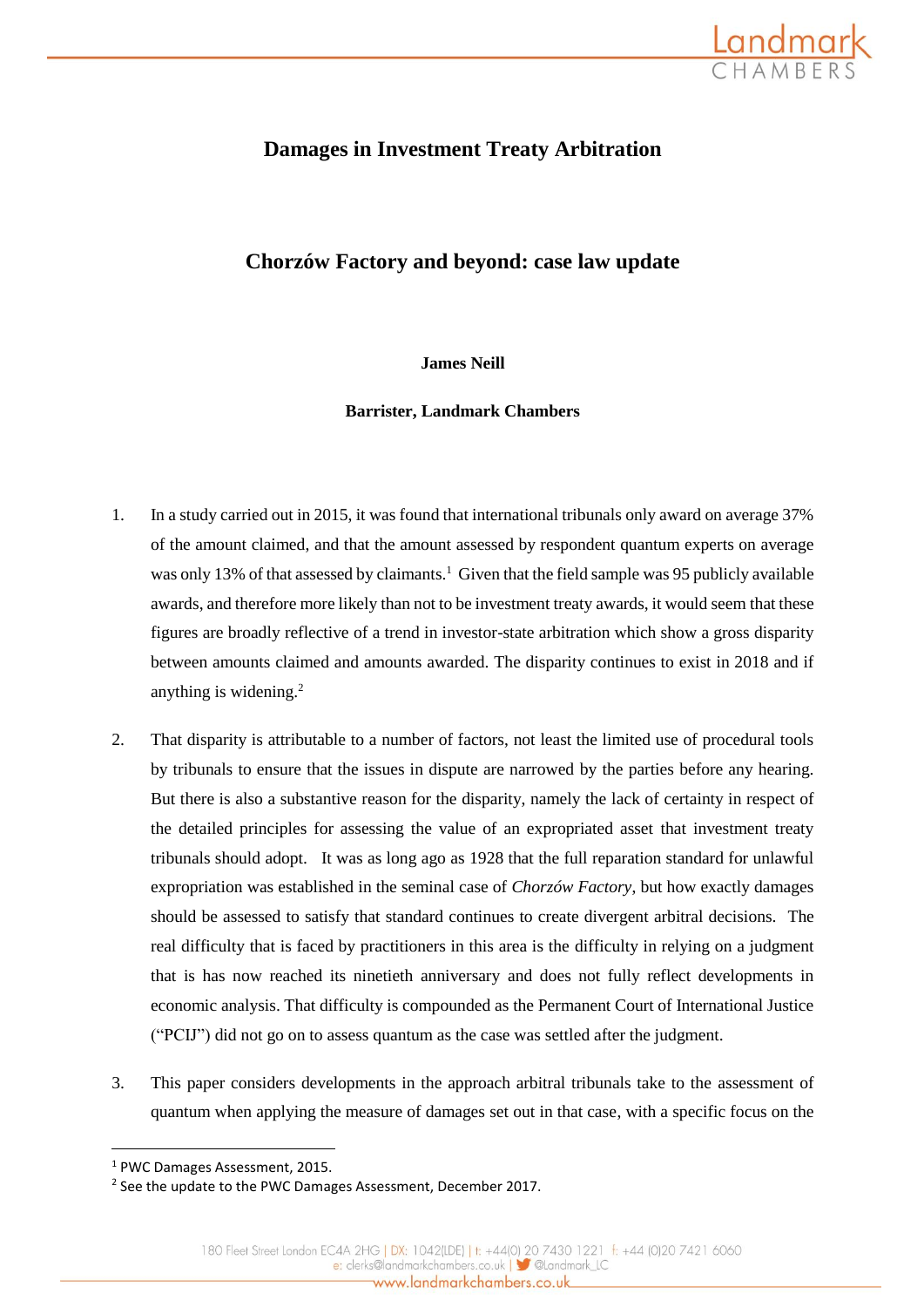

the particularly vexed issue of the valuation date in cases of an unlawful expropriation of an investment. That issue perhaps more than any other continues to produce significant disparities in the quantum claimed and eventually awarded.

4. The choice of valuation date, and more particularly the extent to which a tribunal can rely on information available at the date of expropriation (i.e the *ex ante* approach) or apply hindsight and use information that became available between the date of the award and the date of award (i.e the *ex post* approach) when determining the value of an expropriated, can have significant consequences. For instance, in *Yukos v Russia*, <sup>3</sup> decided in 2014, the valuation date and the difference in outcome when applying either *ex ante* and *ex post* approach made a difference of US\$44 billion to the final awarded amount. The paper starts by setting out the general principles that apply to the assessment of damages for unlawful expropriation, before looking in detail at the way tribunals have determined when the valuation date should apply.

# **THE FULL REPARATION STANDARD**

1

5. *Chorzów Factory* in 1928 established that under customary international law a state should provide "full reparation" to investors for harm caused by internationally wrongful facts. The PCIJ articulated what is now coined as the full reparation standard as follows:

> "*The essential principle contained in the actual notion of an illegal act – a principle which seems to established by international practice and in particular by the decisions of arbitral tribunals – is that reparation must, as far as possible, wipe out all the consequences of the illegal act and re-establish the situation which would, in all probability, have existed if that act had not been committed. Restitution in kind, or, if this is not possible, payment of a sum corresponding to the value which a restitution in kind would bear; the award, if need be, of damages for loss sustained which would not be covered by restitution in kind or payment in place of it*".<sup>4</sup>

6. It is important to note the distinction drawn between damages and compensation, and unlawful and lawful expropriation. The principle under customary international law of full reparation enunciated in *Chorzów Factory* applies to the assessment of damages for unlawful expropriation and other breaches of investment treaties (the most important being the breach of the fair and equitable (FET) standard. Compensation standards on the other hand for lawful expropriation (i.e those that meet the public purpose tests set out in the relevant bilateral investment treaty (BIT)) are normally set out in the relevant BIT itself, most often by reference to the fair market value ("FMV") of the asset concerned.

<sup>3</sup> *Hulley Enterprises Ltd (Cyprus) v Russian Federation,* PCA Case No.AA 226, Final Award at [1826].

<sup>4</sup> *Factory at Chorzow (Germany v Poland*), Merits, 1928 PCIJ (Ser.A) No.17 (13 September) at [125].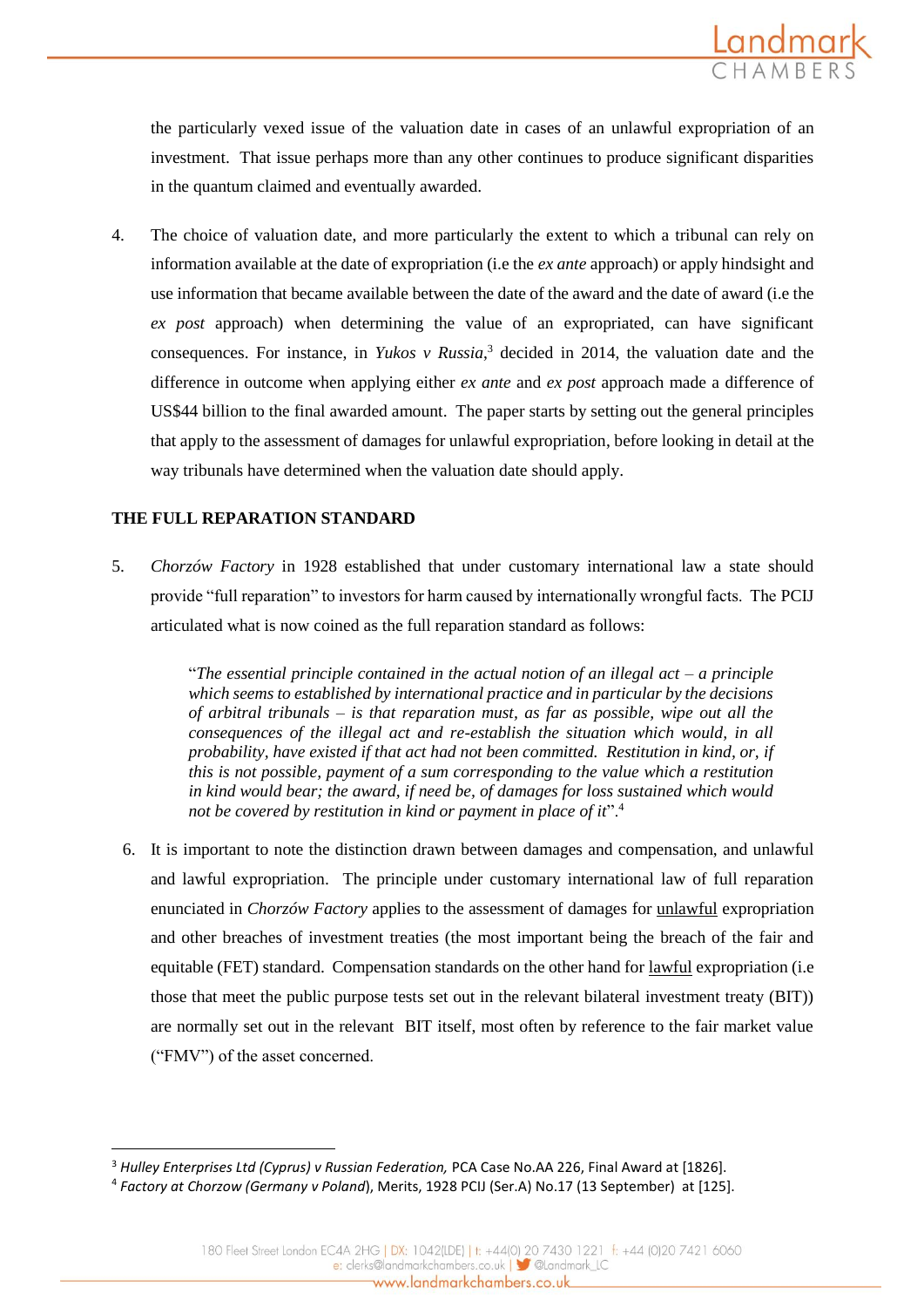

- 7. The distinction between an unlawful or lawful expropriation therefore makes a very real difference when it comes to the assessment of how much a claimant should be awarded. The prevailing view (at least until the Zimbabwe land expropriation cases in 2015) was that where expropriations have been conducted in accordance with all treaty requirements but merely without payment of adequate compensation that amounts to a lawful expropriation. However, more recently tribunals have suggested if a state refuses to offer any compensation at all or to negotiate in good faith regarding compensation, that outright disregard of its treaty obligations may be sufficient to constitute an unlawful expropriation: see the differing approach between the decision of the tribunals in *Tidewater v Bolivarian Republic of Venezuela* and *Venezuela Holdings v Venezuela* on the one hand, and the *von Pezold v Zimbabwe* decision on the other.<sup>5</sup>
- 8. On the face of it, the full reparation standard is reasonably clear. But the application of that principle in practice has given rise to a broad range of differing approaches in various Tribunal awards, including the fundamental starting as to what the valuation date should be and whether or not "*ex post*" information should be taken into account.

### **CHOICE OF VALUATION DATE AND AN EX ANTE/EX POST APPROACH**

- 9. The reason that the final valuation amount is so sensitive to the use of either an *ex ante* or ex post approach is partly as a function of the Discounted Cash Flow ("DCF") analysis, which is now one of the most commonly employed methods of valuing an enterprise. Pursuant to the DCF method, value is calculated by projecting the future stream of free cash flows and then discounting them to take into account the passage of time and risk. Setting the discount rate to reflect that risk and the time value of money is therefore critical.
- 10. Using an *ex ante* approach, the expected risks and returns, and the assumptions that feed into the discount rate, are set based on what was foreseeable at the date of the expropriation. Using an *ex post* approach, information that only becomes available later, such as significant market fluctuations, can be taken into account. This produces what is sometimes called an asymmetry but in reality is actually a flip side to the same coin: using an *ex post* approach, a State can end up facing liability to pay a far higher award than foreseen at the time, and conversely an investor might not receive any damages at all should the investment prove to have been far less successful than first anticipated. That latter eventuality has been considered unfair by some arbitrators and particularly unpalatable in instances where the State has egregiously and flagrantly breached the relevant Treaty obligations.

<sup>5</sup> *Von Pezold v Republic of Zimbabwe*, ICSID Case No.ARB/10/15, Award at [743] to [744].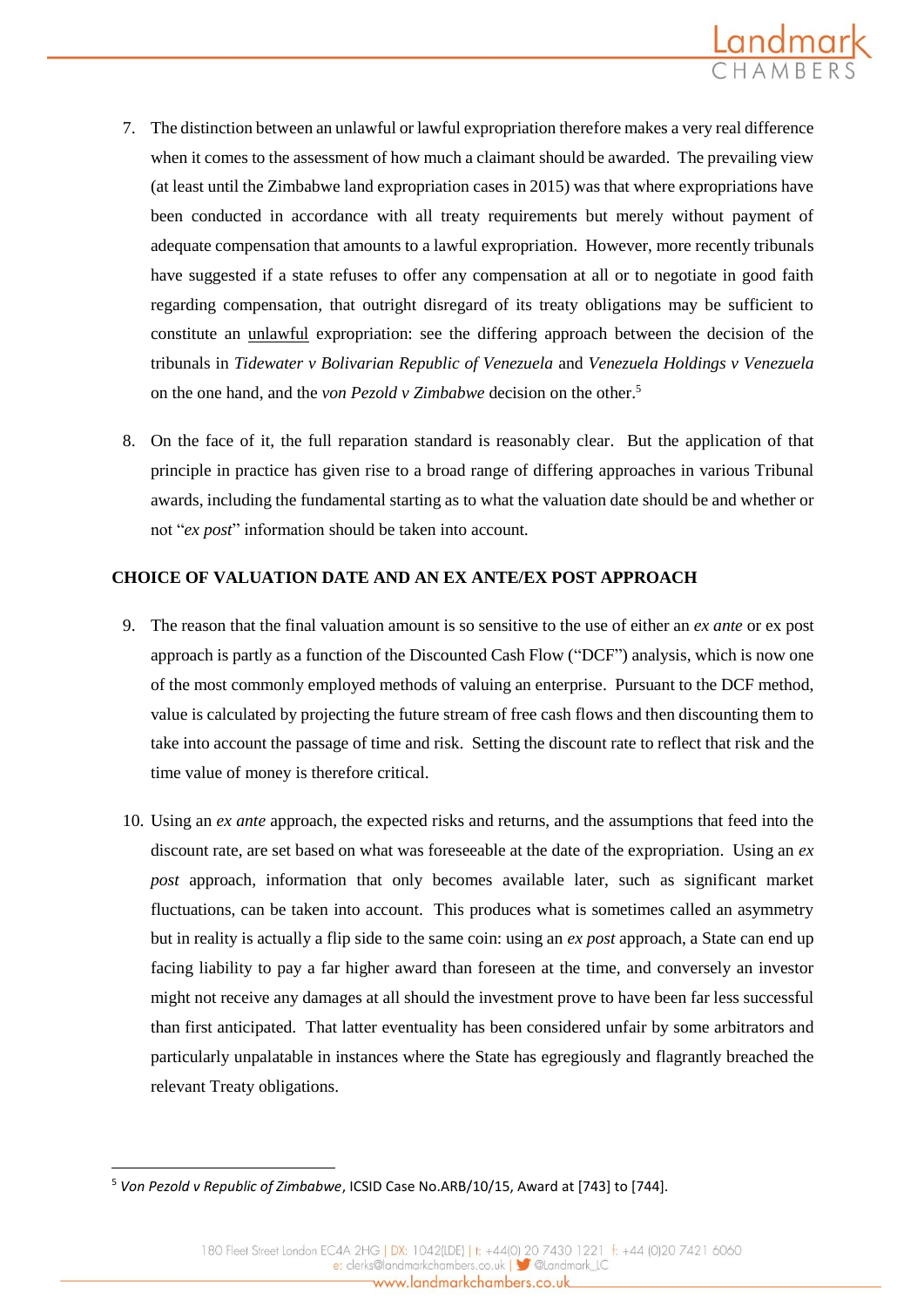

11. It is therefore surprising that despite the significance that the valuation date makes to the final amount of damages awarded by tribunals, and despite the increasing frequency of tribunal awards in the last fifteen or so years, that it is still very hard to discern an established approach in tribunal decisions regarding this critical issue.

# *ADC v HUNGARY* **AND THE RENAISSANCE OF THE** *EX POST* **APPROACH**

- 12. Since *Chorzów Factory*, the commonly held position was that in order to provide "full reparation" the valuation date should coincide with the date of the expropriation in question rather than the date of award.
- 13. However, in *ADC v Hungary*, decided in 2006, the tribunal took a different approach. It held that Hungary had unlawfully expropriated the claimant's investment by issuing a decree that acquired the claimant's airport undertaking. The expropriation was held not to be in the public interest, nor was due process observed, in breach of the BIT in question. The investment had risen in value since the date of the expropriation, and so for that reason the Claimants sought the value of the investment measured as at the award date not the date of the unlawful expropriation. The Tribunal agreed. It held thus:

*"The present case is almost unique among decided cases concerning the expropriation by States of foreign owned property, since the value of the investment after the date of expropriation (1 January 2002) has risen very considerably while other arbitrations that apply the Chorzów Factory standard all invariably involve scenarios where there has been a decline in the value of the investment after regulatory interference. It is for this reason that application of the restitution standard by various arbitration tribunals has led to use of the date of the expropriation as the date for the valuation of damages.*

*However, in the present, sui generis, type of case the application of the Chorzów Factory standard requires that the date of valuation should be the date of the Award and not the date of expropriation, since this is what is necessary to put the Claimants in the same position as if the expropriation had not been committed."<sup>6</sup>*

14. There is no further analysis as to why the tribunal considered that it was necessary to give the claimants the higher value to put it back in the same position it would have been in "but for" the expropriation.

#### **AWARDS FOLLOWING** *ADC v HUNGARY*

15. Following *ADC v Hungary*, at least five tribunals used (or purported to use) the award date as the valuation date, some with little or no further discussion as to why. Whether or not they constitute a majority of decisions is debatable (it was described by Professor Stern in the dissenting opinion

 $6$  At [496] – [497]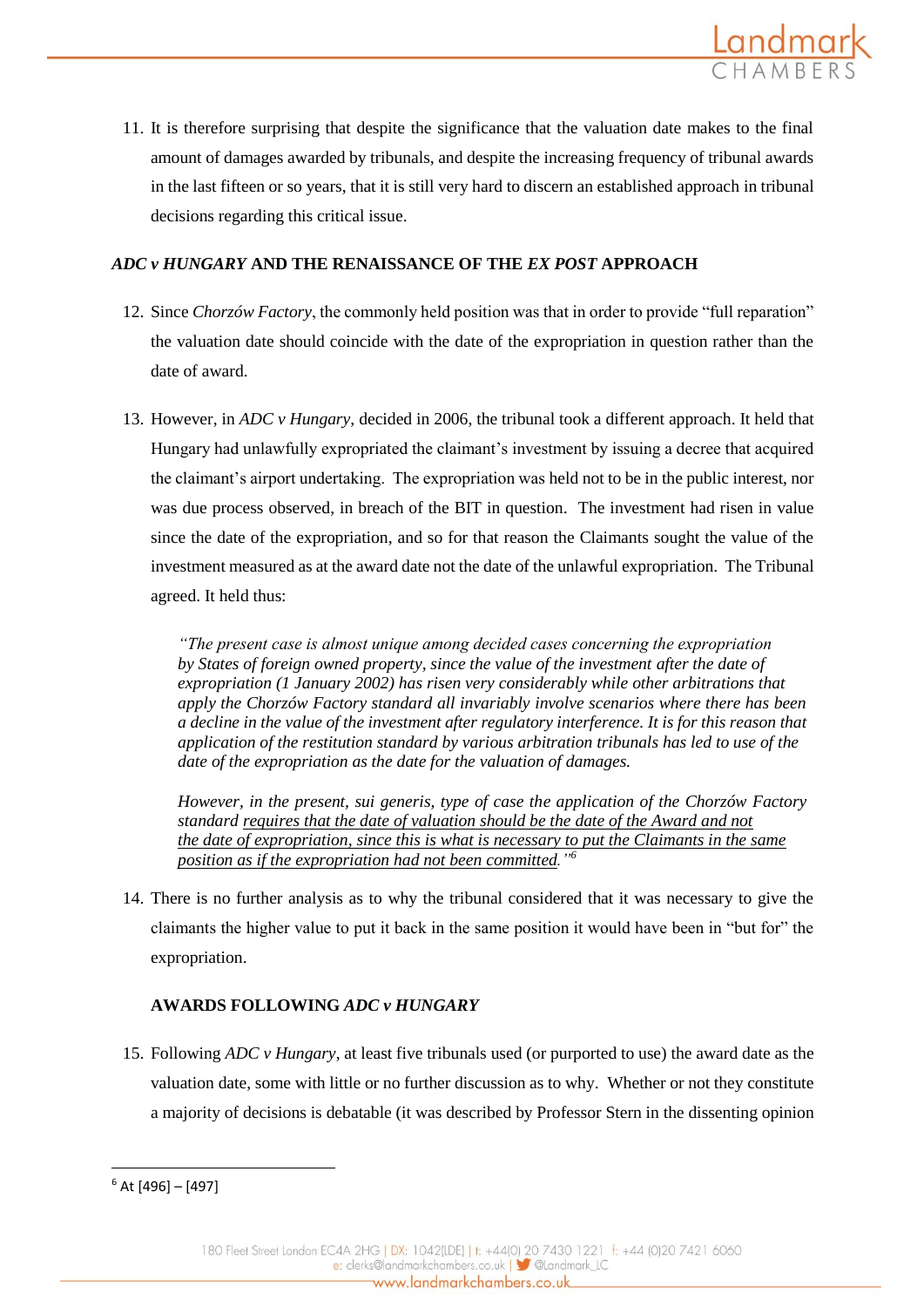

as an "ultra-minority" position).<sup>7</sup> The relevant analysis (such as there is) in those five decisions are considered below, in an attempt to discern any principled basis to support the use of a later valuation date. The counter-position, most forcefully expressed in the dissent by Professor Brigitte Stern in a dissenting opinion in *Quiborax*, is then considered, before some concluding remarks.

# Siemens AG v Argentina (2007)

16. In *Siemens v Argentina, 8* the Tribunal held thus:

*"The key difference between compensation under the Draft Articles and the Factory at Chorzów case formula, and Article 4(2) of the Treat is that under the former, compensation must take into account "all financially assessable damage" or "wipe out all the consequences of the illegal act" as opposed to compensation "equivalent to the value of the expropriated investment" under the Treaty. Under customary international law, Siemens is entitled not just to the value of its enterprise as of May 18, 2001, the date of expropriation, but also to any greater value that enterprise has gained up to the date of this Award, plus any consequential damages*." 9

17. However, no further reasoning was provided as to why this should be the case. Further uncertainty as to why the tribunal applied the date of award arises in the way the tribunal went on to assess damages. In the event it valued the assessment as at the date of the expropriation, and in any event decided that the Siemens was not entitled to any loss of profit claim due to the uncertainty of those profits. 10

# El Paso v Argentina (31 October 2011)

- 18. In *El Paso v Argentina*,<sup>11</sup> the level of damages assessed by the tribunal took into account the increase in crude oil prices after the dates of the alleged breaches.
- 19. In taking the date of award as the relevant valuation date, the Tribunal referred to the reference in *Chorzow Factory* to the "date of indemnification" and held that:

*" To pay the value of the property "at the time of indemnification", as stated by the above dictum, means that the property (in our case, El Paso's participation in the Argentinian companies) is to be evaluated by reference not to the time of the dispossession, as in the case of a lawful expropriation, but to the time when* 

8 Siemens AG v Argentine Republic, ICSID Case No. ARB/02/8, Award (6 February 2007)

 $7$  Dissenting Opinion, September 2015, at [43]. That has been doubted by some: eg Lavaud and Costa, Valuation Date in Investment Arbitration: a fundamental examination of Chorzow's principles, Journal of Damages in International Arbitration, p.58, fn 77.

<sup>9</sup> At [355]

 $10$  See [377] and the the observations by Professor Stern in the Quiborax dissenting opinion at [48].

<sup>&</sup>lt;sup>11</sup> El Paso Energy Intl Co v Argentine Republic, ICSID Case No. ARB/03/15, Award (31 October 2011)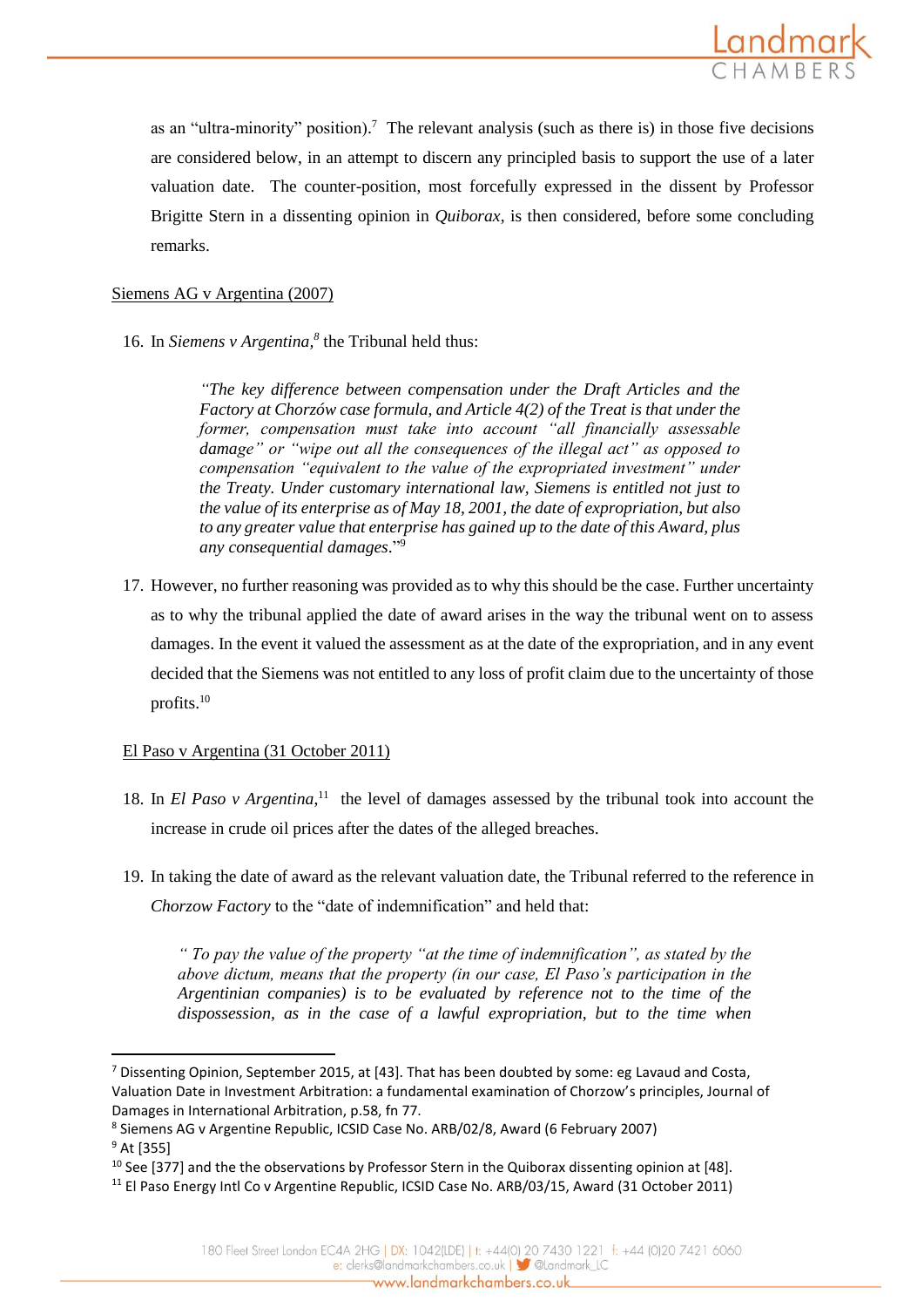

*compensation is paid. Compensation is in fact in lieu of restitution that "has become impossible", so that it should correspond "to the value which a restitution in kind would bear" (as stated by the Chorzów Factory Judgment in the passage cited).the property…is to be evaluated by reference not to the time of dispossession, as in the case of a lawful expropriation, but to the time when compensation is paid [i.e the date of the award]".*(emphasis added)*<sup>12</sup>*

- 20. That decision appears to suggest that the basis for the selection of the date of the award is nothing to do with providing the claimant with an opportunity to claim for a high amount (if value has increased) as per the *ADC* approach. Instead in its references to damages being an alternative to restitution, the tribunal's reasoning suggests that in all cases it should be the date of the award. That is not consistent with ADC, which suggested that it should only apply where the investment had increased.
- 21. The Tribunal in *El Paso* also went on to rely on the earlier contractual case of *Amoco<sup>13</sup>* (decided in 1990) to justify why a later valuation date should be applied.
- 22. In *Amoco*, the Tribunal justified the use of a later valuation date because it considered foreseeability was irrelevant to the full reparation test:

"*Foreseeability not only bears on causation rather than on quantum, but it would anyway be an inappropriate test for damages that approximate to restitution in integrum. The only subsequent factors relevant to value which are not be relied on are those attributable to the illegality itself.".*

23. In making its assessment of damages, the *Amoco* tribunal also stated:

"*But as to valuation techniques for 1980-1989 the tribunal will not use the perspective of what the reasonable businessman in 1980 could foresee, because for this period it can use known data for relevant factors*.".

24. The analysis that foreseeability is simply an inappropriate test for damages for unlawful expropriation is in my view the most logically coherent explanation for why *an ex post* approach should apply. But it is does sit easily with the established principles regarding causation set out in the ILC Articles on State Responsibility (in particular Article 31). The Commentary to Article 31 makes it clear that "*causality in fact is a necessary but not sufficient condition for reparation. There is a further element, associated with the exclusion of injury that it is too "remote" or* 

 $12$  At [703] – [704]

<sup>&</sup>lt;sup>13</sup> Amoco International Finance Corporation v Islamic Republic of Iran, reprinted in 15 Iran-US Claims Tribunal, Case No. 189, Partial Award No.310-56-3. 23 July 1987.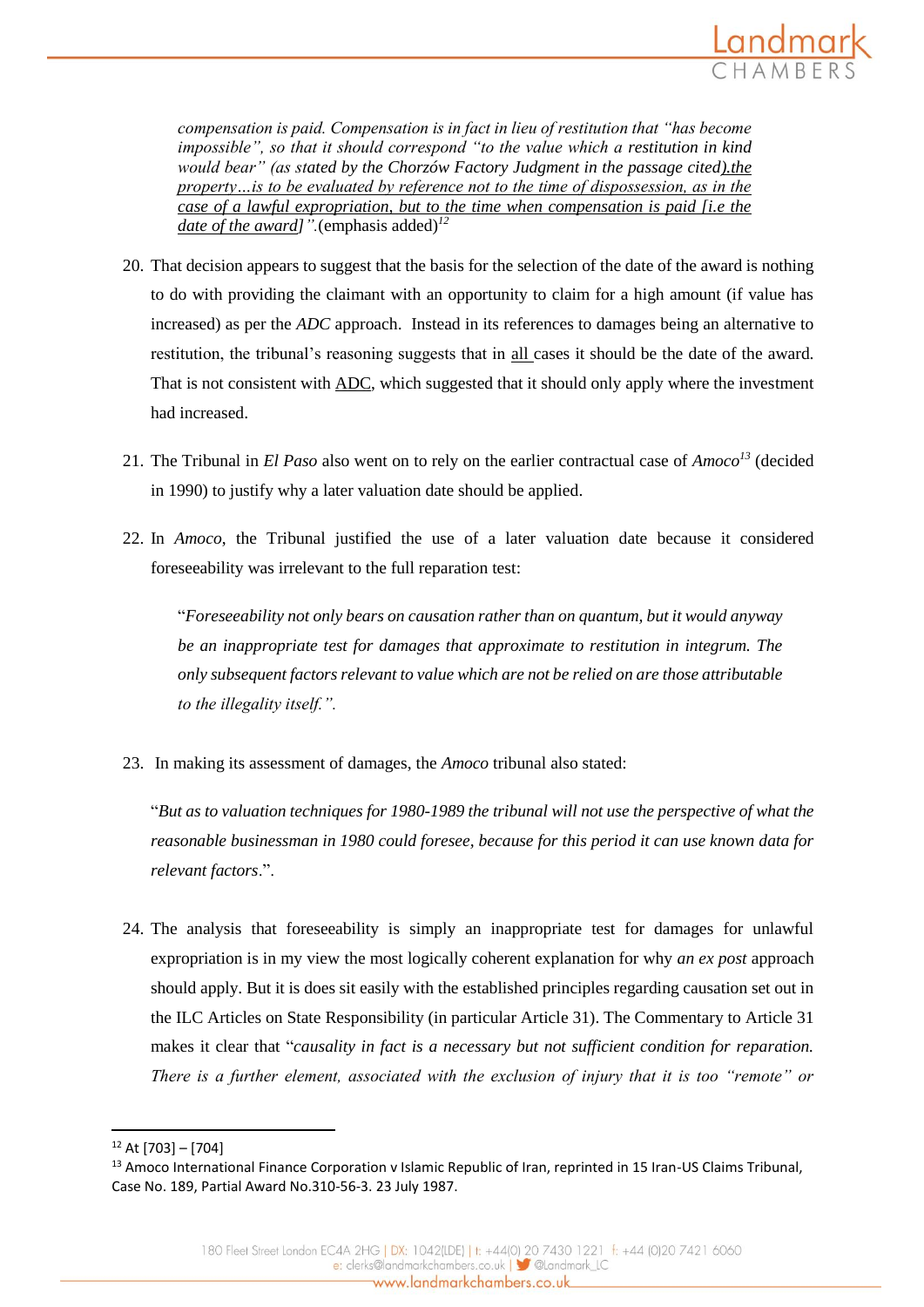

*"consequential" to be the subject of reparation. In some cases, the criterion of "directness" may be used, in others "foreseeability" or "proximity"*." The test of foreseeability described in this extract from the Commentary is well established, and tribunals are likely to be extremely hesitant not to apply it (at least expressly).

### ConocoPhilips v Venezuela (3 September 2013)

25. The majority view of the Tribunal in *ConocoPhilips v Venezuela* was that "*the date of valuation is in general the date of the award*". Again, no further reasoning or analysis was provided as to why, and many of the authorities it relied on used a valuation at the date of the expropriation.

# Von Pezold<sup>14</sup> (28 July 2015)

26. In Von Pezold, the Tribunal's reasoning for its selection of the Award date was thus

*The Tribunal accepts that this [the ADC v Hungary approach] is the correct approach to use in this case. The Tribunal is faced with one of those rare cases where the value of the unlawfully expropriated assets has increased from the time of the unlawful expropriation. As compensation is an alternative remedy to restitution (applying if the Respondent does not perform restitution), the sum of compensation should be the financial equivalent to that which would have been returned to the Claimants. This principle was stated by former ICJ President Jimenez de Arechaga and cited by Professor Dupuy in Texaco (see Texaco, para. 102, CLEX-157): "Since monetary compensation must, as far as possible, resemble restitution, the value at the date when the indemnity is paid must be the criterion".*

*In conclusion, the Tribunal considers that compensation should be calculated at the time of the Award, rather than at the time of the unlawful acts. The Tribunal has no difficulty in reaching this conclusion because, as Heinrich's evidence shows (see Heinrich I, paras. 43–538), the Claimants have continually reinvested the returns from their investments. Whoever has ownership of the land (and other assets) has the benefit of that reinvestment*. 15

27. It is far from clear why the fact that the claimants traditionally re-invested their profits from their landholdings should be a factor in determining the date of valuation, and in particular whether an *ex ante* or *ex post* analysis should apply.

The Yukos Award (July 2014).

28. The saga of the enforcement of the *Yukos* Award against Russia is well known, including its annulment by the ICSID Annulment Committee. However, the reasoning for the selection of the award date as the date of valuation is nonetheless worth considering. The essence of the decision

 $15$  At [763] – [764]

1

<sup>14</sup> *Von Pezold v Republic of Zimbabwe*, ICSID Case No. ARB/10/15, Award (28 July 2015)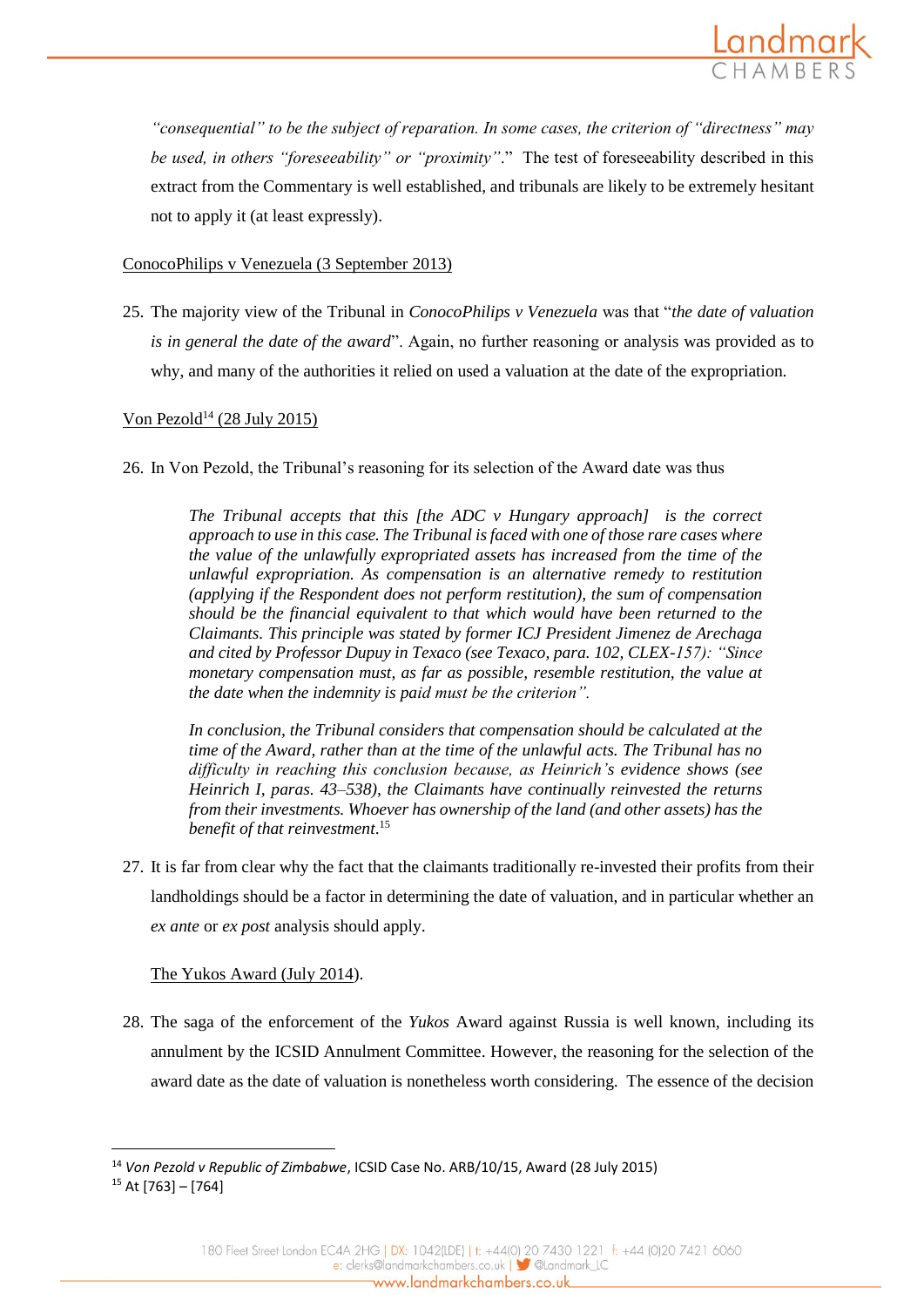

of the tribunal in *Yukos* to select the date of award lay in what the tribunal saw as a choice that was available to a claimant who had suffered an unlawful expropriation of its investment.<sup>16</sup>

29. The reason for the existence of that choice was stated in the following terms:

*Neither the text of Article 13 of the ECT nor its travaux provide a definitive answer to the question of whether damages should be assessed as of the date of expropriation or the date of the award. The text of Article 13, after specifying the four conditions that must be met to render an expropriation lawful, provides that for "such" an expropriation, that is, for a lawful expropriation, damages shall be calculated as of the date of the taking. A contrario, the text of Article 13 may be read to import that damages for an unlawful taking need not be calculated as of the date of taking. It follows that this Tribunal is not required by the terms of the ECT to assess damages as of the time of the expropriation. Moreover, conflating the measure of damages for a lawful taking with the measure of damages for an unlawful taking is, on its face, an unconvincing option.*

*In the view of the Tribunal, and in exercise of the latitude that the terms of Article 13 of the ECT afford it in this regard, the question of whether an expropriated investor is entitled to choose between a valuation as of the expropriation date and the date of an award is one best answered by considering which party should bear the risk and enjoy the benefits of unanticipated events leading to a change in the value of the expropriated asset between the time of the expropriatory actions and the rendering of an award. The Tribunal finds that the principles on the reparation for injury as expressed in the ILC Articles on State Responsibility are relevant in this regard. According to Article 35 of the ILC Articles, a State responsible for an illegal expropriation is in the first place obliged to make restitution by putting the injured party into the position that it would be in if the wrongful act had not taken place. This obligation of restitution applies as of the date when a decision is rendered. Only to the extent where it is not possible to make good the damage caused by restitution is the State under an obligation to compensate pursuant to Article 36 of the ILC Articles on State Responsibilit*y.<sup>17</sup>

- 30. The reasoning above is questionable, at least in the first paragraph. Firstly, it is hard to see how selecting the same valuation date for damages for unlawful expropriation as the date used to assess compensation for lawful expropriation means that the measure of damages for these different types of expropriation is the same. They are not. Full market value of an asset (i.e the usual measure of compensation for a lawful expropriation) is different to an assessment of loss, including consequential losses, that flow from an unlawful expropriation. A different measure of damages can still apply, albeit with the same valuation date.
- 31. The reasoning of the second paragraph is more consistent with the earlier decisions, at least in its reference to damages being an alternative to restitution. However, the analysis is conflated with what is essentially a policy consideration, namely the implied suggestion that the State should bear the risk and the Claimant should enjoy the benefits of unanticipated events leading to a change in

<sup>1</sup> <sup>16</sup> At [1763]

 $17$  At [1765] – [1766]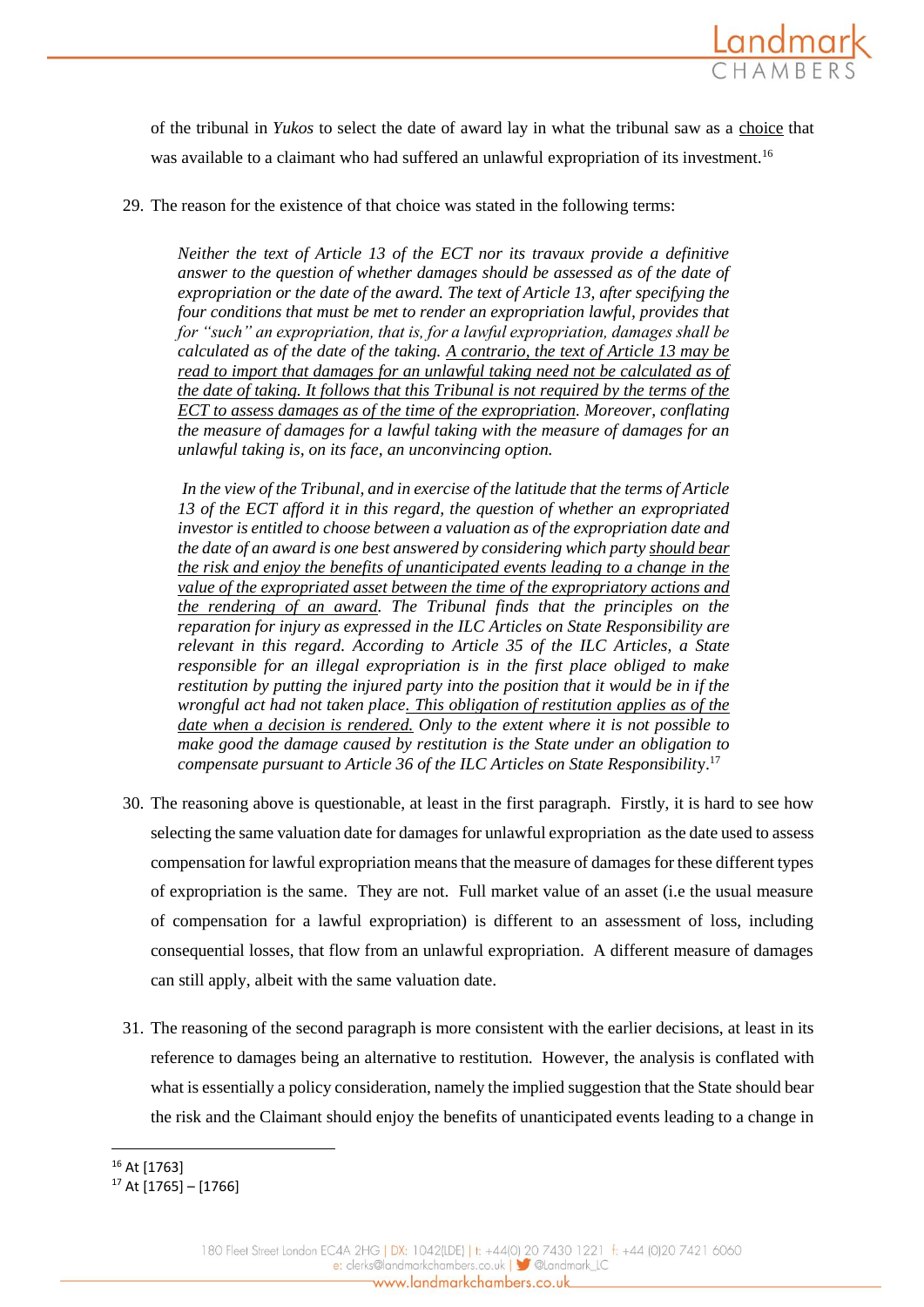

value between the expropriation and the date of award. Whether that is an appropriate or relevant policy consideration is highly contentious, as discussed below. It highlights the inherent difficulty in assessing in investor-state arbitration in assessing where the balance lies between the interests of the State and the investor: that difficulty resurfaces in particular at the merits stage when applying a proportionality standard in the absence of any constitutional framework against which a State's action should be judged (the balance has been memorably described as a "scale without weights" by one academic commentator).<sup>18</sup>

# **THE COUNTER-POSITION: THE** *QUIBORAX* **DISSENT AND** *CHORZOW* **REVISITED**

- 32. The decisions cited above represent the main examples before 2016 in the public domain where an investment treaty tribunal has applied a valuation date in the case of an unlawful expropriation at the date of the award not the date of the expropriation. There are a handful of other examples where the approach was endorsed albeit not applied as on the facts the tribunal held there were other reasons not to award future loss of profits or because the value of the investment had fallen.<sup>19</sup>
- 33. The majority decision of the tribunal in *Quiborax v Bolivia<sup>20</sup>* in September 2015 also followed the approach in *ADC v Hungary*. However, that decision was subject to a comprehensive attack in a dissenting opinion by Professor Brigitte Stern. The following is an analysis of that dissent, as it contains a very forceful case for why an *ex ante* approach should apply. It is therefore potentially of assistance for those acting for States who are looking for a principled reason to depart from the ADC approach.
- 34. The *Quiborax* tribunal held that there had been an unlawful expropriation on the basis that due process had not been followed and that it was discriminatory. In her dissenting opinion, Prof.Stern did not disagree with the final amount actually awarded, but on the method used to quantify the amount of compensation for that unlawful expropriation.
- 35. She noted the well-established distinction established in *Chorzów Factory* between standard of compensation for a lawful expropriation (i.e just compensation or whatever is specified in the BIT) and unlawful expropriation (i.e full reparation to wipe out the consequences of the illegal act

1

<sup>&</sup>lt;sup>18</sup> N Jansen Calamita, Proportionality in Investment Treaty Arbitration, 26<sup>th</sup> Investment Treaty Forum, BIICL, 19th May 2016

<sup>19</sup> See for example *Gemplus S.A v United Mexican States*, ICSID Case Nos (ARB) (AF)/04/03 and ARB(AF)/04/04. Award (16 June 2010) at 12.43 (investment had fallen in value), *Compania de Aguas del Aconquija SA* and *Vivendi Universal SA v Argentine Republic*, ICSID Case No. ARB/97/3, Award (20 August 2007) (uncertainty as to lost future profits), and *Kardassopoulos and Fuchs v Georgia*, ICDIS Case Nos. ARB/05/18, Award (3 March 2010) at [513] (claimant would have sold the investment before the rise in value).

<sup>20</sup> *Quiborax v Bolivia*, Award of 16 September 2015.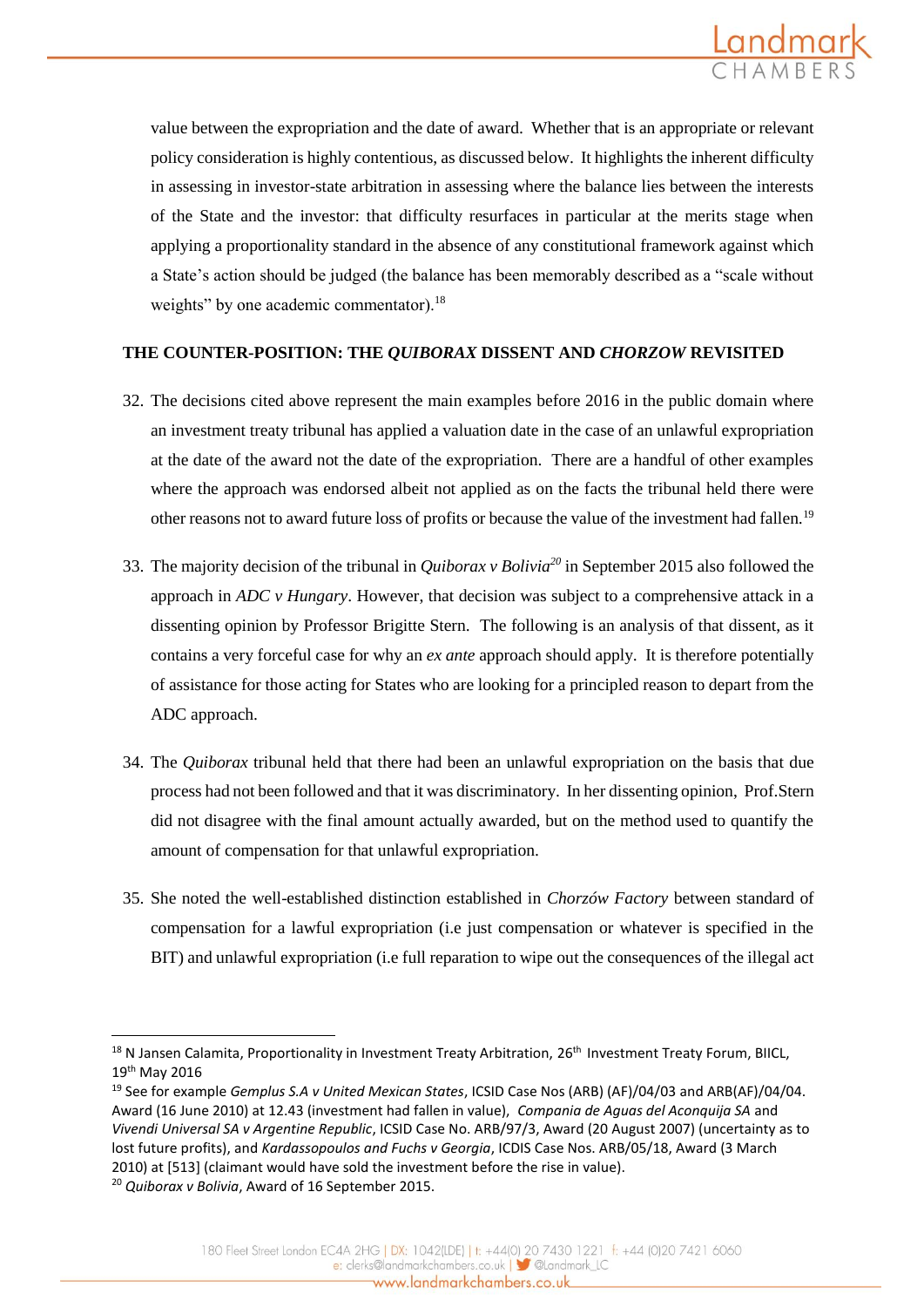

and re-establish the situation which would, in all probability, have existed if that act had not been committed).

- 36. Emphasising the term "in all probability" used in *Chorzów Factory*, the essence of Professor Stern's position was that full reparation in Chorzow Factory should be taken to be "*the one foreseen in all probability at the time of the expropriation*".<sup>21</sup> Her reasoning for that conclusion is helpful for those seeking to argue that an *ex ante* approach is the standard approach and should be followed in the absence of exceptional circumstances.
- 37. Her real issue with the majority decision was not so much the date of valuation in itself, but rather the use of hindsight (i.e the use of an *ex post* approach). Her starting point is that in her view full reparation in *Chorzow Factory* only meant probable profits until the date of judgment, which should be added to the value lost on the date of expropriation. In her view there was no support in *Chorzow Factory* for an approach that would include taking into account loss profits after the date of judgment. She said the following in terms:

*"I will start by a review of the finding of the PCIJ…first I think it is worth noting – to put things in perspective – that if the Court indeed considered that in case of an unlawful expropriation, the full reparation implied the payment of a compensation including what was called the damnum emergens and the lucrum cessans, it has not considered any "future" lost profits, taking only into consideration probable profits lost between the date of the expropriation and the date of the judgment.. In other words, in no case did Chorzow take into account lost profits AFTER the date of judgment*". (bold in original)

38. She drew this conclusion by looking at how in *Chorzow Factory* the PCIJ set out two potential questions which it considered would be relevant to try to ascertain the level of damages for unlawful expropriation. The PCIJ considered there were two alternative ways of assessing these, both of which in its view would have come to the same result:

*I. - A. What was the value, on July 3rd, 1922, expressed in Reichsmarks current at the present time, of the undertaking for the manufacture of nitrate products of which the factory was situated at Chorzów in Polish Upper Silesia, in the state in which that undertaking (including the lands, buildings, equipment, stocks and processes at its disposal, supply and delivery contracts, goodwill and future prospects) was, on the date indicated, in the hands of the Bayerische and Oberschlesische Stickstoffwerke?*

*B. What would have been the financial results, expressed in Reichsmarks current at the present time (profits or losses), which would probably have been given by the* 

<sup>&</sup>lt;sup>21</sup> Dissenting Opinion at [24].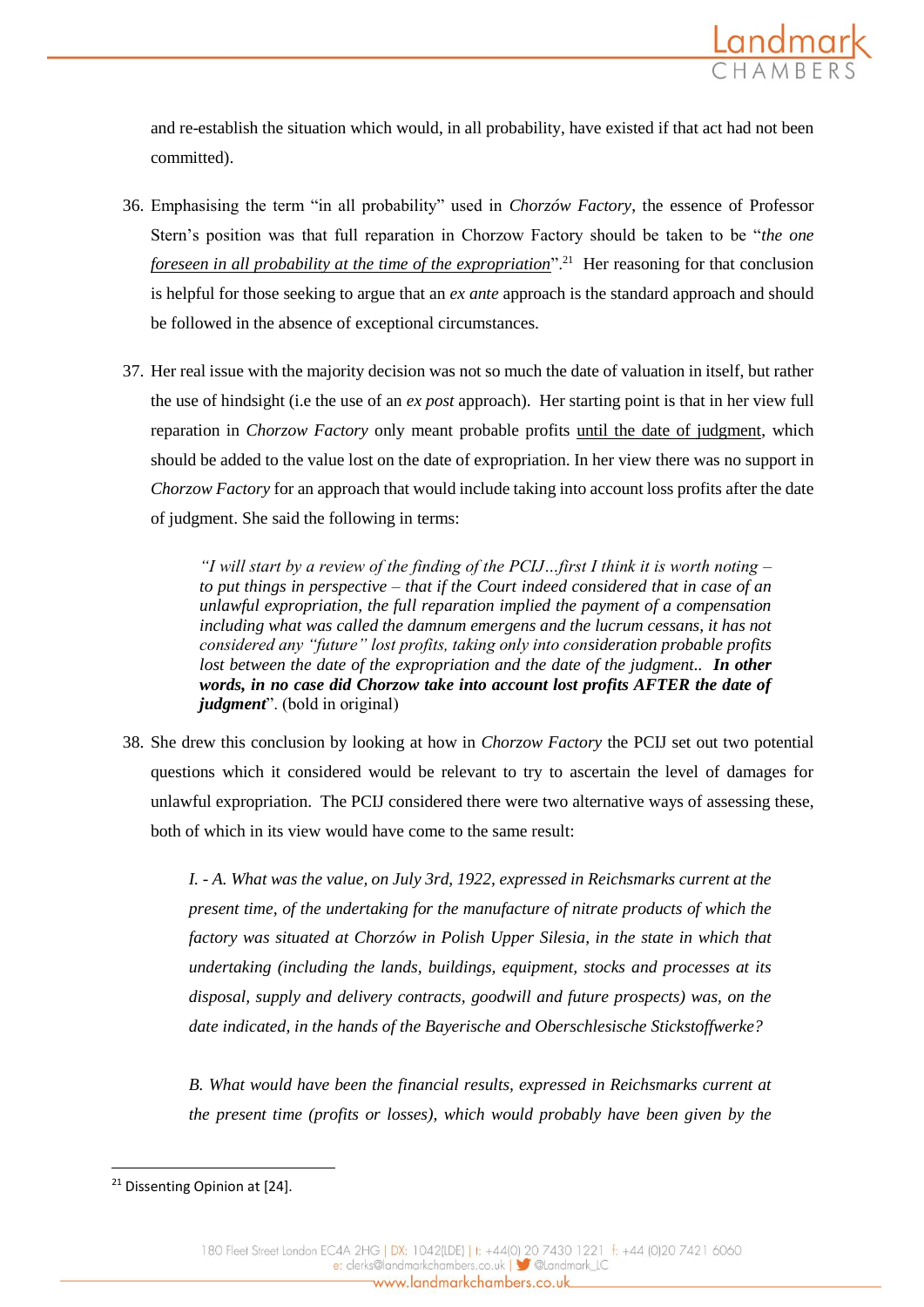

*undertaking thus constituted from July 3rd, 1922, to the date of the present judgment, if it had been in the hands of the said Companies?*

*II. - What would be the value at the date of the present judgment, expressed in Reichsmarks current at the present time, of the same undertaking (Chorzów) if that undertaking (including lands, buildings, equipment, stocks, available processes, supply and delivery contracts, goodwill and future prospects) had remained in the hands of the Bayerische and Oberschlesische Stickstoffwerke …<sup>22</sup>*

39. In relation to the second approach, the PCIJ had said the following:

*As regards the lucrum cessans, in relation to Question II, it may be remarked that the cost of upkeep of the corporeal objects forming part of the undertaking and even the cost of improvement and normal development of the installation and of the industrial property incorporated therein, are bound to absorb in a large measure the profits, real or supposed, of the undertaking. Up to a certain point, therefore, any profit may be left out of account, for it will be included in the real or supposed value of the undertaking at the present moment.* (emphasis added)*<sup>23</sup>*

40. That passage from *Chorzów Factory* in the view of Prof. Stern should be taken to mean that no such lost profits should be applied to a valuation at the date of the judgment, i.e if the second approach is followed. She summarised the PCIJ's approach thus:

*It is interesting to note that in fact the PCIJ has used two methods of calculation of the compensation due to replace restitution in case of unlawful expropriation:*

*- one on the date of the taking, considering that compensation should be calculated as including the assets-based value of the undertaking at the moment of the interference plus the hypothetical probable lost profits until the date of the judgment;*

*- one on the date of the judgment, this hypothetical assets-based valuation being supposed to include ipso facto most of the hypothetical probable lost profits up to the date of the judgment. 24*

<sup>&</sup>lt;sup>22</sup> Chorzow Factory, at pp.  $51 - 52$ ,

<sup>23</sup> Ibid at p.53

<sup>24</sup> *Quiborax* Dissenting Opinion, para. 33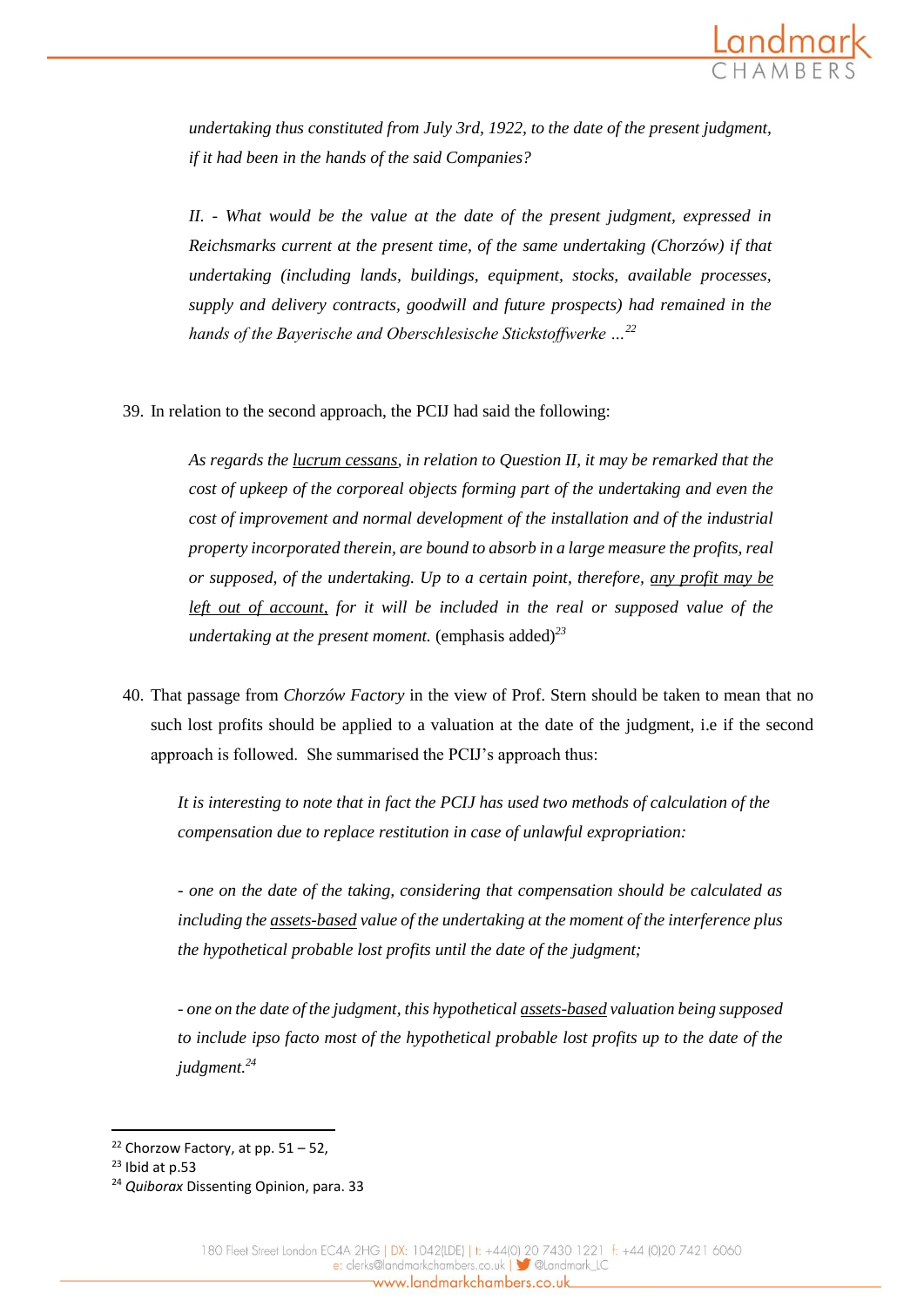- 41. Whether that is a fair summary of the PCIJ judgment is open to debate. In particular, it is not entirely clear whether the reference to "any profit may be left out of account" really should be taken to mean that no such loss profits in principle should be added to a valuation formed at the date of the judgment.
- 42. Either way, it is clearly arguable that the valuation exercises envisaged by the PCIJ were intended to be hypothetical, i.e it referred to the value of the undertaking if it had remained in the hands of the expropriated owners. The Tribunal in *Amoco* provides some support for this reading of the PCIJ judgment.<sup>25</sup>. Prof. Stern concluded:

*Moreover, I think that, if the PCIJ clearly suggested that a possible method was to use the date of the award to evaluate the expropriated property, it does not seem that the PCIJ had considered the possibility to use ex post information. It always insisted on the fact that the evaluations were to be made "in all probability", which to me, might well exclude the taking into account of real data. The purpose of the reparation is to compensate the consequences of the illegal act of the State, as appreciated at the time of such expropriation, not the consequences of some posterior evolution of prices or evolution of demand or other circumstances.<sup>26</sup>*

- 43. Whether or not the words "in all probability" justify the importation of the test of foreseeability into the full reparation standard to the exclusion of any *ex post* data remains open to debate. Perhaps the most telling observation in the *Quiborax* dissenting opinion is the observation that the development of more sophisticated economic tools and economic analysis has meant that the distinction between past loss (damnum emergens) and loss of profits (lucrum cessans) is now far more blurred. The advent of the DCF valuation calculates value using the sum of all future cash flows discounted to give their present values. That necessarily means that the present value of the company entails some element of loss profit, which on the face of it the PCIJ thought could be largely (if not entirely) disregarded. What this really suggests is the *Chorzow Factory* has perhaps outlived its usefulness as a clear guide to the detailed valuation exercises undertaken in these disputes, and that a better approach is go back to first principles.
- 44. The main arguments, as summarised in the *Quiborax* dissent, against the use of *ex post* data, are as followed:

<sup>25</sup> *Amoco International Finance Corporation v Islamic Republic of Iran*, reprinted in 15 Iran-US Claims Tribunal, Case No. 189, Partial Award No. 310 -56-3 24 July 1987, at [204] <sup>26</sup> At [40]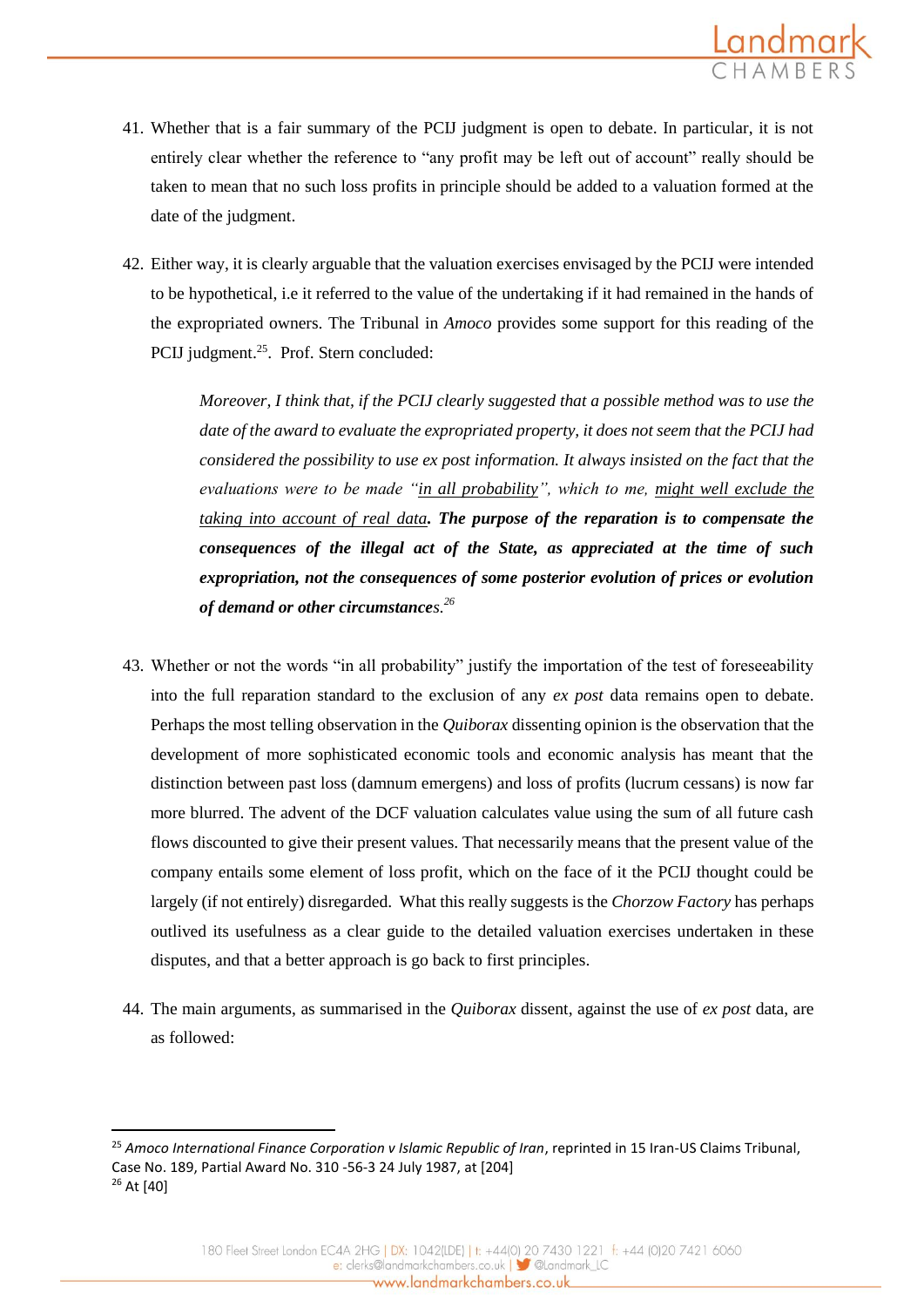

- a. *Ex post* analysis is biased in favour of investors (if a choice as to valuation date is available).
- b. It is arbitrary: "the facts existing after the date of the award have nothing to do with the facts of the case"<sup>27</sup>
- c. The amount of damages varies with the date of the award.
- d. It can result in injustice to the expropriated investor (if used in all instances), because there may be later, external events which severely diminished the value of the investment.
- e. Ruling out foreseeability is contrary to the rules as to causation (see the Commentary to Article 31 to the ILC Articles on State Responsibility). Unanticipated market fluctuations do not flow from the illegal act.<sup>28</sup>

# **DECISIONS FOLLOWING** *QUIBORAX*

- 45. Since *Quiborax*, the trend in arbitral decision making appears to be that the claimants ought to retain the choice in deciding whether or not to apply a later valuation date.<sup>29</sup>
- 46. The only real engagement with the views expressed in the *Quiborax* dissent can be found in the majority decision in *Burlington Resources Inc v Republic of Ecuador*. <sup>30</sup> The tribunal (which adopted an ex post analysis) grappled with the objection that using information post-dating the expropriation would conflict with the requirement of causation (and the associated test of foreseeability). Its answer to the *Quiborax* dissent was that:

"*the fact that some of the information used to quantify lost profits on the date of the award may not have been foreseeable on the date of the expropriation does not break the chain of causation. What matters is that the injury suffered must have been caused by the wrongful act. It is true that factual causation is not sufficient, and that an additional element linked the exclusion of injury that it is too remote or indirect (sometimes referred to as legal or adequate causation) is required, and it is in this context where foreseeability plays a role…it is generally accepted that the expropriation of a going concern is objectively capable of causing the loss of its future profits stream, and thus this loss is foreseeable. It is also foreseeable that these future profits may fluctuate depending on various economic and other variables including prices, costs, inflation and interest rates, among others*".<sup>31</sup>

<sup>27</sup> *Quiborax* Dissenting Opinion at [83]

<sup>28</sup> *Quiborax* Dissenting Opinion at [99].

<sup>29</sup> See for example *Murphy v Ecuador*, Partial Final Award, 6 May 2016 at [484] – [485].

<sup>30</sup> ICSID Case No. ARB/08/05 at [330] to [337].

<sup>&</sup>lt;sup>31</sup> At [333]